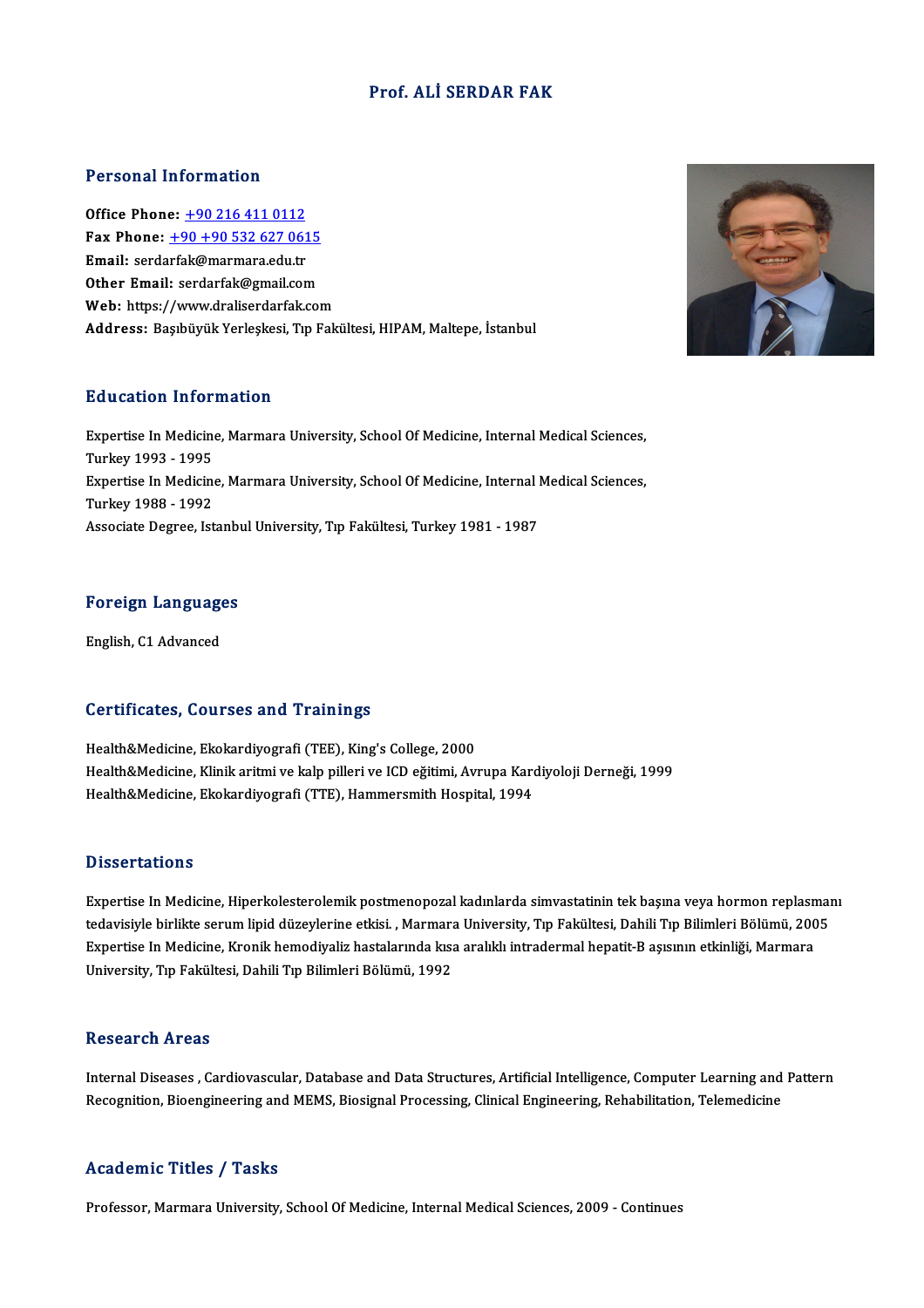Associate Professor, Marmara University, School Of Medicine, Internal Medical Sciences, 2005 - 2009<br>Associate Professor, Marmara University, School Of Medicine, Internal Medical Sciences, 2005 - 2009 Associate Professor, Marmara University, School Of Medicine, Internal Medical Sciences, 2005 - 2009<br>Associate Professor, Marmara University, School Of Medicine, Internal Medical Sciences, 2002 - 2005<br>Assistant Professor, M Associate Professor, Marmara University, School Of Medicine, Internal Medical Sciences, 2005 - 2009<br>Associate Professor, Marmara University, School Of Medicine, Internal Medical Sciences, 2002 - 2005<br>Assistant Professor, M Associate Professor, Marmara University, School Of Medicine, Internal Medical Sciences, 2002 - 2005<br>Assistant Professor, Marmara University, School Of Medicine, Internal Medical Sciences, 1996 - 2002<br>Assistant Professor, U Assistant Professor, Marn<br>Assistant Professor, Unive<br>Cardiologie, 1999 - 2000

# Cardiologie, 1999 - 2000<br>Academic and Administrative Experience

Academic and Administrative Experience<br>Head of Department, Marmara University, School Of Medicine, Internal Medical Sciences, 2019 - Continues<br>Manager of Besearch and Application Contor Marmara University, School Of Medici Manager of Department, Marmara University, School Of Medicine, Internal Medical Sciences, 2019 - Continues<br>Manager of Research and Application Center, Marmara University, School Of Medicine, Internal Medical Sciences, 2015 Head of De<br>Manager o<br>Continues<br>Marmara I Manager of Research and Application Center, Marmar<br>Continues<br>Marmara University, School of Medicine, 2004 - 2004<br>Marunivet Sonnası Făitim Sonumlucu, Marmara Univer Continues<br>Marmara University, School of Medicine, 2004 - 2004<br>Mezuniyet Sonrası Eğitim Sorumlusu, Marmara University, School Of Medicine, Internal Medical Sciences, 2002 - 2004

Fakülte Kurulu Üyesi, Marmara University, School Of Medicine, Internal Medical Sciences, 1997 - 1999 Ders Kurulu Başkanı, Marmara University, School Of Medicine, Internal Medical Sciences, 1994 - 1995

### Advising Theses

FAK A.S., Maskelenmiş hipertansiyonu olan ve olmayan Tip 2 diabetes mellitus hastalarında hipertansif hedef organ hasarı sıklığı, Expertise In Medicine, D.Bilgin(Student), 2010

### Research Infrastructure Information

Research Infrastructure Information<br>Fak A. S. , Akıcı A., Küçükgüzel Ş. G. , Arıkan İ. H. , Yavuz D., Altıkardeş Z. A. , Akman M., Marmara University Hypertension<br>and Atheresslaresis Researsh Center January 2011 resear on mini aser a cear o miror macron<br>Fak A. S. , Akici A., Küçükgüzel Ş. G. , Arikan İ. H. , Yavi<br>and Atherosclerosis Research Center, January 2011

# and Atherosclerosis Research Center, January 2011<br>Articles Published in Journals That Entered SCI, SSCI and AHCI Indexes

- rticles Published in Journals That Entered SCI, SSCI and AHCI Indexes<br>I. Baseline characteristics predicting clinical outcomes and serious adverse events in middle-aged<br>hypertensive wemen: a subanalysis of the SPPINT in we hypertensive and your mate interest on 501, 5001 and three interests<br>Baseline characteristics predicting clinical outcomes and serious adverse even<br>hypertensive women: a subanalysis of the SPRINT in women aged < 65 years hypertensive women: a subanalysis of the SPRINT in women aged  $< 65$  years Aydin V., AKICI A., Sakarya S., AKMAN M., FAK A. S. hypertensive women: a subanalysis of the SPRINT in women aged < 65 years<br>Aydin V., AKICI A., Sakarya S., AKMAN M., FAK A. S.<br>TURKISH JOURNAL OF MEDICAL SCIENCES, vol.50, no.5, pp.1298-1306, 2020 (Journal Indexed in SCI)<br>A Aydin V., AKICI A., Sakarya S., AKMAN M., FAK A. S.<br>TURKISH JOURNAL OF MEDICAL SCIENCES, vol.50, no.5, pp.1298-1306, 2020 (Journal Indexed in SCI)<br>II. A novel method for dipper/non-dipper pattern classification in hype
- TURKISH<br>**A** novel<br>patients<br>Altkordes A novel method for dipper/non-dipper pattern classification<br>patients<br>Altıkardeş Z.A. , Kayikli A., Korkmaz H., Erdal H., Baba A. F. , Fak A. S.<br>TECHNOLOCY AND HEALTH CAPE vol 27–2019 (Journal Indoved in

patients<br>Altıkardeş Z. A. , Kayikli A., Korkmaz H., Erdal H., Baba A. F. , Fak A. S.<br>TECHNOLOGY AND HEALTH CARE, vol.27, 2019 (Journal Indexed in SCI)

- III. Expert panel on cost analysis of atrial fibrillation TECHNOLOGY AND HEALTH CARE, vol.27, 2019 (Journal Indexed in SCI)<br>Expert panel on cost analysis of atrial fibrillation<br>Fak A. S. , Kucukoglu M. S. , Fak N. A. , DEMİR M., AĞAÇDİKEN AĞIR A., DEMİRTAŞ M., Kose S., Ozdemir M. Expert panel on cost analysis of atrial fibrillation<br>Fak A. S. , Kucukoglu M. S. , Fak N. A. , DEMİR M., AĞAÇDİKEN AĞIR A., DEMİRTAŞ M., Kose S., O<br>ANATOLIAN JOURNAL OF CARDIOLOGY, vol.13, no.1, pp.26-38, 2013 (Journal Ind ANATOLIAN JOURNAL OF CARDIOLOGY, vol.13, no.1, pp.26-38, 2013 (Journal Indexed in SCI)
- IV. Polymorphisms of the angiotensin-converting enzyme and angiotensinogen gene in patients with Polymorphisms of the angiotensin-converting enzyme and angiotensinogen gene in<br>atrial fibrillation.<br>Topal N., Ozben B., Hancer V., Tanrikulu A., Diz-Kucukkaya R., Fak A. S. , Basaran Y., Yesildag O.<br>Journal of the ronin an

atrial fibrillation.<br>Topal N., Ozben B., Hancer V., Tanrikulu A., Diz-Kucukkaya R., Fak A. S. , Basaran Y., Yesildag O.<br>Journal of the renin-angiotensin-aldosterone system : JRAAS, vol.12, pp.549-56, 2011 (Journal Indexed Topal N., Ozben B., Hancer V., Tanrikulu A., Diz-Kucukkaya R., Fak A. S. , Basaran Y., Yesildag O.<br>Journal of the renin-angiotensin-aldosterone system : JRAAS, vol.12, pp.549-56, 2011 (Journal Indexed in SCI)<br>V. POLYMORPHI

Journal of the renin-angiotensin-aldosterone:<br>POLYMORPHISMS OF THE ANGIOTENSIN<br>PATIENTS WITH ATRIAL FIBRILLATION<br>Tonal N. B. Ogbor B. Hanger V. S. Tanrikulu POLYMORPHISMS OF THE ANGIOTENSIN CONVERTING ENZYME AND ANGIOTENSINOGEN GENE IN<br>PATIENTS WITH ATRIAL FIBRILLATION<br>Topal N.P., Ozben B., Hancer V. S., Tanrikulu A. M. , Kucukkaya R. D. , Fak A. S. , Erdogan O., Basaran Y., Y PATIENTS WITH ATRIAL FIBRILLATION<br>Topal N. P. , Ozben B., Hancer V. S. , Tanrikulu A. M. , Kucukkaya R. D. , Fak A. S. , Erdogan O., Basaran Y., Yesildag O.<br>INTERNATIONAL JOURNAL OF CARDIOLOGY, vol.147, 2011 (Journal Index

VI. Investigation of the Association Between Dopamine D1 Receptor Gene Polymorphisms and Essential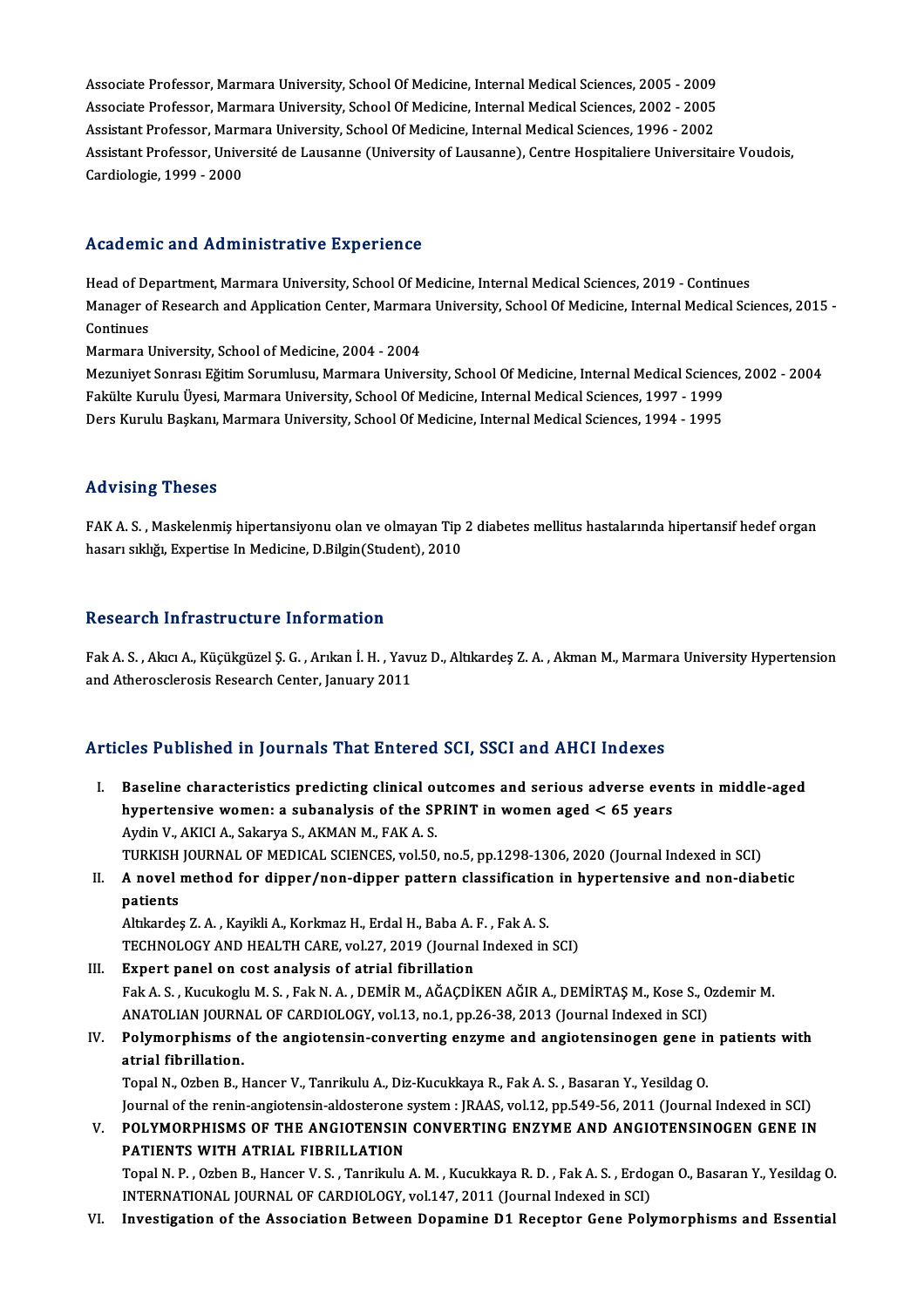## Hypertension in a Group of Turkish Subjects Orun O., Nacar C., Cabadak H., Tiber P., Dogan Y., Guneysel O., Fak A. S., Kan B. Hypertension in a Group of Turkish Subjects<br>Orun O., Nacar C., Cabadak H., Tiber P., Dogan Y., Guneysel O., Fak A. S. , Kan B.<br>CLINICAL AND EXPERIMENTAL HYPERTENSION, vol.33, no.6, pp.418-421, 2011 (Journal Indexed in SCI) Orun O., Nacar C., Cabadak H., Tiber P., Dogan Y., Guneysel O., Fak A. S. , Kan B.<br>CLINICAL AND EXPERIMENTAL HYPERTENSION, vol.33, no.6, pp.418-421, 2011 (Journal Indexed in SCI)<br>VII. The Role of G Protein beta 3 Subunit P CLINICAL AND EXPERIMENTAL HYPERTENT<br>The Role of G Protein beta 3 Subunit<br>Subjects with Essential Hypertension The Role of G Protein beta 3 Subunit Polymorphisms C825T, C14:<br>Subjects with Essential Hypertension<br>CABADAK H., ORUN O., NACAR C., Dogan Y., Guneysel O., FAK A. S. , KAN B.<br>CLINICAL AND EXPERIMENTAL HYPERTENSION .vel 33, p Subjects with Essential Hypertension<br>CABADAK H., ORUN O., NACAR C., Dogan Y., Guneysel O., FAK A. S. , KAN B.<br>CLINICAL AND EXPERIMENTAL HYPERTENSION, vol.33, no.3, pp.202-208, 2011 (Journal Indexed in SCI)<br>Perindenril desr CABADAK H., ORUN O., NACAR C., Dogan Y., Guneysel O., FAK A. S., KAN B.<br>CLINICAL AND EXPERIMENTAL HYPERTENSION, vol.33, no.3, pp.202-208, 2011 (Journal I.<br>VIII. Perindopril decreases P wave dispersion in patients with stag CLINICAL AND EXPERIMENTAL HYPERTENSION, vol.33, no.3, pp.202-208, 2011 (Jou<br>Perindopril decreases P wave dispersion in patients with stage 1 hyperten<br>ÖZBEN SADIÇ B., Sumerkan M., Tanrikulu A.M., Papila-Topal N., FAK A.S., Perindopril decreases P wave dispersion in patients with stage 1 hypertension<br>ÖZBEN SADIÇ B., Sumerkan M., Tanrikulu A. M. , Papila-Topal N., FAK A. S. , Toprak A.<br>JOURNAL OF THE RENIN-ANGIOTENSIN-ALDOSTERONE SYSTEM, vol.1 ÖZBEN SADIC B., Sumerkan M., Tanrikulu A. M., Papila-Topal N., FAK A. S., Toprak A. IX. PWave Dispersion Increases during Hemodialysis Sessions SCI)<br>P Wave Dispersion Increases during Hemodialysis Sessions<br>ÖZBEN SADIÇ B., Toprak A., KOÇ M., Sumerkan M., Tanrikulu A. M. , Papila-Topal N., Kefeli U. S. , Cincin A. A. , Baykan<br>O. FAK A. S **P Wave Dis<br>ÖZBEN SAD<br>O., FAK A. S.<br>NEDHRON C** ÖZBEN SADIÇ B., Toprak A., KOÇ M., Sumerkan M., Tanrikulu A. M. , Papila-To<sub>l</sub><br>O., FAK A. S.<br>NEPHRON CLINICAL PRACTICE, vol.112, no.3, 2009 (Journal Indexed in SCI)<br>Angiotonein, converting engume gene polymernhism in ernby 0., FAK A. S.<br>NEPHRON CLINICAL PRACTICE, vol.112, no.3, 2009 (Journal Indexed in SCI)<br>X. Angiotensin-converting enzyme gene polymorphism in arrhythmogenic right ventricular dysplasia: is<br>DD genotype helpful in predicti NEPHRON CLINICAL PRACTICE, vol.112, no.3, 2009 (Journal Indexed in SCI) Angiotensin-converting enzyme gene polymorphism in arrhythmogenic right ventricular dysplasia: is<br>DD genotype helpful in predicting syncope risk?<br>ÖZBEN SADIÇ B., Altun I., Hancer V. S. , Bilge A. K. , Tanrikulu A. M. , Diz DD genotype helpful in predicting syncope risk?<br>ÖZBEN SADIÇ B., Altun I., Hancer V. S. , Bilge A. K. , Tanrikulu A. M. , Diz-Kucukkaya R., FAK A. S. , Yilmaz E., Adalet K.<br>JOURNAL OF THE RENIN-ANGIOTENSIN-ALDOSTERONE SYSTE ÖZBI<br>JOUR<br>SCI)<br>Eshs JOURNAL OF THE RENIN-ANGIOTENSIN-ALDOSTERONE SYSTEM, vol.9, no.4, pp.215-220, 2008 (Journal Indexed<br>SCI)<br>XI. Echocardiographic evaluation of cardiac diastolic function in patients with rheumatoid arthritis: 5<br>wears of foll SCI)<br>Echocardiographic<br>years of follow-up<br>Yezisi D. TOKAY TAPI Echocardiographic evaluation of cardiac diastolic function in patients with rheuma<br>years of follow-up<br>Yazici D., TOKAY TARHAN S., Aydin S., Toprak A., Inanc N., Khan S. R. , FAK A. S. , Direskeneli H.<br>Clinical Phoumatalogy years of follow-up<br>Yazici D., TOKAY TARHAN S., Aydin S., Toprak A., Inanc N., Khan S. R. , FAK A. S. , Direskene<br>Clinical Rheumatology, vol.27, no.5, pp.647-650, 2008 (Journal Indexed in SCI Expanded)<br>The agute offect of c Yazici D., TOKAY TARHAN S., Aydin S., Toprak A., Inanc N., Khan S. R. , FAK A. S. , Direskeneli H.<br>Clinical Rheumatology, vol.27, no.5, pp.647-650, 2008 (Journal Indexed in SCI Expanded)<br>XII. The acute effect of cardiac pa Clinical Rheumatology, vol.27, no.5, pp.647-650, 2008 (Journal Indexed in SCI Expanded)<br>The acute effect of cardiac pacing mode on endothelial vasodilation: Prospectiv<br>cross-over, comparative clinical study<br>FAK A. S., ÖZBE The acute effect of cardiac pacing mode on endothelial vasodilation: Prospe<br>cross-over, comparative clinical study<br>FAK A. S., ÖZBEN SADIÇ B., Toprak A., Cincin A. A. , Papila N., Tanrikulu M. A. , Oktay A.<br>PACE PACING AND PACE-PACING AND CLINICAL ELECTROPHYSIOLOGY, vol.31, no.3, pp.327-332, 2008 (Journal Indexed in SCI) FAK A. S. , ÖZBEN SADIÇ B., Toprak A., Cincin A. A. , Papila N., Tanrikulu M. A. , Oktay A.<br>PACE-PACING AND CLINICAL ELECTROPHYSIOLOGY, vol.31, no.3, pp.327-332, 2008 (Journal Indexed in SCI)<br>XIII. Inferior vena caval tumo PACE-P<sub>4</sub><br>Inferio<br>cancer<br>Orben <sup>p</sup> Inferior vena caval tumor thrombus extending into the rig<br>cancer<br>Ozben B., Papila N., Tanrikulu M. A. , Bayalan F., Fak A. S. , Oktay A.<br>JOUPMAL OF THROMBOSIS AND THROMBOLYSIS xpl 24, pp 2, pp cancer<br>Ozben B., Papila N., Tanrikulu M. A. , Bayalan F., Fak A. S. , Oktay A.<br>JOURNAL OF THROMBOSIS AND THROMBOLYSIS, vol.24, no.3, pp.317-321, 2007 (Journal Indexed in SCI)<br>A. hugo right etnium in a natient with ankle ed Ozben B., Papila N., Tanrikulu M. A. , Bayalan F., Fak A. S. , Oktay A.<br>JOURNAL OF THROMBOSIS AND THROMBOLYSIS, vol.24, no.3, pp.:<br>XIV. A huge right atrium in a patient with ankle edema<br>FAK A. S. , Papila N., Tanrikulu A., FRAKAL OF THROMBOSIS AND THROMBOLYSIS, vol.2<br>**A huge right atrium in a patient with ankle edem**<br>FAK A.S., Papila N., Tanrikulu A., Sagdic B.O., Oktay A.<br>ANADOLU KARDIYOLOU DERGISLTUE ANATOLIAN IOL A huge right atrium in a patient with ankle edema<br>FAK A. S. , Papila N., Tanrikulu A., Sagdic B. O. , Oktay A.<br>ANADOLU KARDIYOLOJI DERGISI-THE ANATOLIAN JOURNAL OF CARDIOLOGY, vol.7, no.3, pp.357, 2007 (Journal<br>Indeved in FAK A. S. , Papil:<br>ANADOLU KARI<br>Indexed in SCI)<br>Interaction he ANADOLU KARDIYOLOJI DERGISI-THE ANATOLIAN JOURNAL OF CARDIOLOGY, vol.7, no.3, pp.357<br>Indexed in SCI)<br>XV. Interaction between C-Reactive Protein and Endothelin-1 in Coronary Artery Disease<br>Comisi C. Erdim B. TOKAY TABHAN S. Indexed in SCI)<br>Interaction between C-Reactive Protein and Endothelin-1 in Gemici G., Erdim R., TOKAY TARHAN S., Tezcan H., FAK A. S. , Oktay A. Interaction between C-Reactive Protein and Endothelin-1 in Co.<br>Gemici G., Erdim R., TOKAY TARHAN S., Tezcan H., FAK A. S. , Oktay A.<br>CARDIOLOGY, vol.107, no.4, pp.340-344, 2007 (Journal Indexed in SCI)<br>The effect of nestmo XVI. The effect of postmenopausal hormone therapy with or without folic acid supplementation on serum CARDIOLOGY, vol.107, no.4, pp.340-344, 2007 (Journal Indexed in SCI) The effect of postmenopausal hormone therapy with<br>homocysteine level.<br>Toprak A., Erenus M., Ilhan A., Haklar G., Fak A. S. , Oktay A.<br>Climectorie : the journal of the International Menopause So homocysteine level.<br>Toprak A., Erenus M., Ilhan A., Haklar G., Fak A. S. , Oktay A.<br>Climacteric : the journal of the International Menopause Society, vol.8, no.3, pp.279-86, 2005 (Journal Indexed in<br>SCD Topr<br>Clima<br>SCI)<br>OT d Climacteric : the journal of the International Menopause Society, vol.8, no.3, pp.279-86, 2005 (Journal SCI)<br>XVII. QT dispersion in type 2 diabetic patients with altered diurnal blood pressure rhythm<br>Dewnali O. Exec H. You SCI)<br>QT dispersion in type 2 diabetic patients with altered diurnal blood pressure rhythm<br>Deyneli O., Ersoz H., Yavuz D., Fak A. S. , Akalin S. QT dispersion in type 2 diabetic patients with altered diurnal blood pressure rhy<br>Deyneli O., Ersoz H., Yavuz D., Fak A. S. , Akalin S.<br>DIABETES OBESITY & METABOLISM, vol.7, no.2, pp.136-143, 2005 (Journal Indexed in SCI)<br> XVIII. Peripartum cardiomyopathy presenting with repetitive monomorphic ventricular tachycardia<br>Gemici G., Tezcan H., Fak A. S., Oktay A. DIABETES OBESITY & METABOLISM, vo<br>Peripartum cardiomyopathy prese<br>Gemici G., Tezcan H., Fak A. S. , Oktay A.<br>PACE PACINC AND CLINICAL ELECTRO PACE-PACING AND CLINICAL ELECTROPHYSIOLOGY, vol.27, no.4, pp.557-558, 2004 (Journal Indexed in SCI) XIX. QT dispersion increases during intubation in patients with coronary artery disease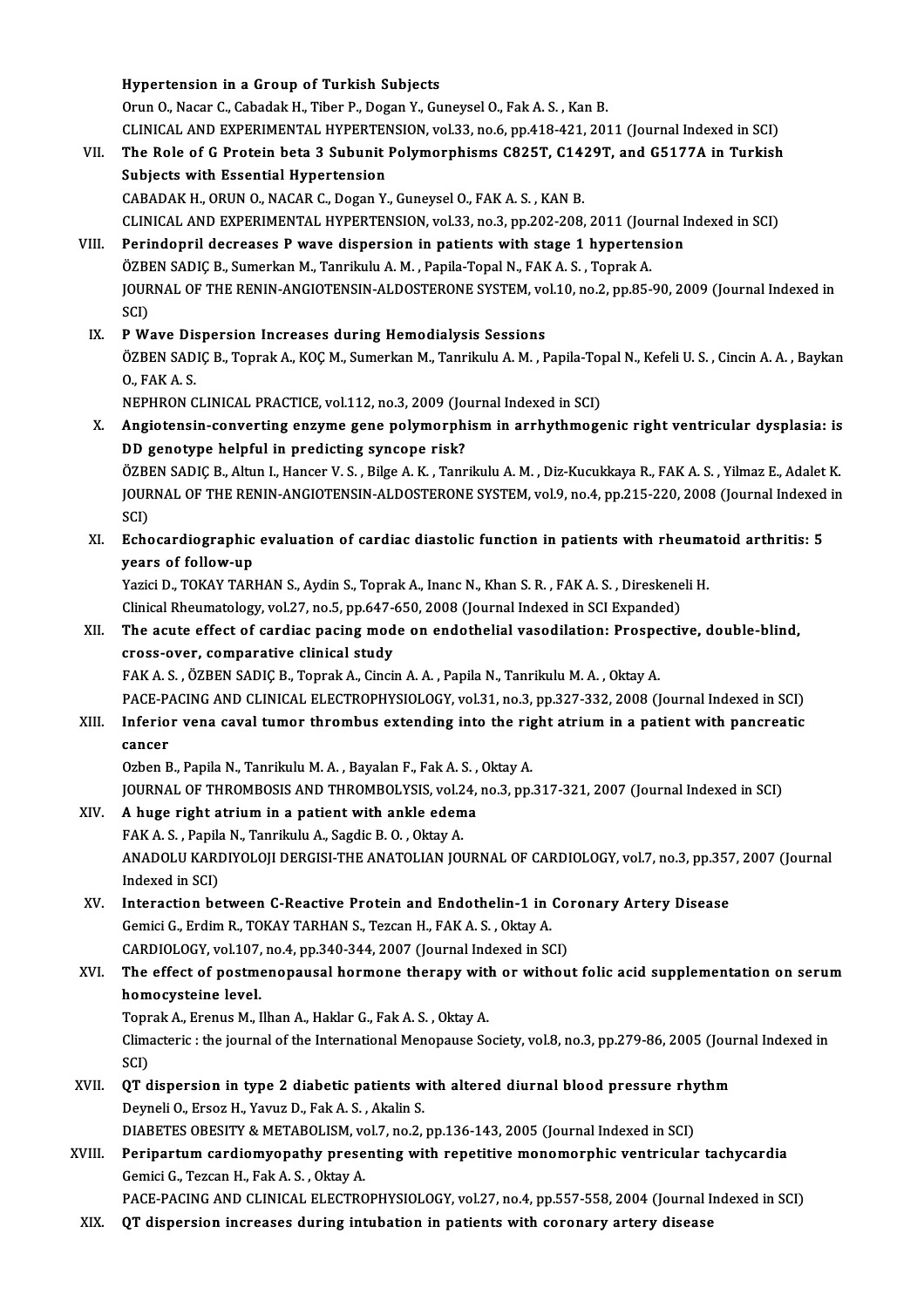AyB.,FakA.S. ,ToprakA.,GogusY.,OktayA. Ay B., Fak A. S. , Toprak A., Gogus Y., Oktay A.<br>JOURNAL OF ELECTROCARDIOLOGY, vol.36, no.2, pp.99-104, 2003 (Journal Indexed in SCI)<br>Agute strake instassese OT dispersion in patients without known sandias diseases Ay B., Fak A. S. , Toprak A., Gogus Y., Oktay A.<br>JOURNAL OF ELECTROCARDIOLOGY, vol.36, no.2, pp.99-104, 2003 (Journal Indexed in SCI)<br>XX. Acute stroke increases QT dispersion in patients without known cardiac diseases<br>Afra JOURNAL OF ELECTROCARDIOLOGY, vol.36, no.2, pp.99-104, 2003 (Journal In<br>Acute stroke increases QT dispersion in patients without known card<br>Afsar N., Fak A. S. , Metzger J., Van Melle G., Kappenberger L., Bogousslavsky J.<br> XX. Acute stroke increases QT dispersion in patients without known cardiac diseases<br>Afsar N., Fak A. S. , Metzger J., Van Melle G., Kappenberger L., Bogousslavsky J.<br>ARCHIVES OF NEUROLOGY, vol.60, no.3, pp.346-350, 2003 (J XXI. Coronary stent implantation in Behcet's disease ARCHIVES OF NEUROLOGY, vol.60, no.3, pp.346-350<br>Coronary stent implantation in Behcet's disea<br>Tezcan H., Yavuz S., Fak A. S. , Aker U., Direskeneli H.<br>CLINICAL AND EXPERIMENTAL BHEUMATOLOCY v Coronary stent implantation in Behcet's disease<br>Tezcan H., Yavuz S., Fak A. S. , Aker U., Direskeneli H.<br>CLINICAL AND EXPERIMENTAL RHEUMATOLOGY, vol.20, no.5, pp.704-706, 2002 (Journal Indexed in SCI)<br>OT dispersion in rena Tezcan H., Yavuz S., Fak A. S., Aker U., Direskeneli I<br>CLINICAL AND EXPERIMENTAL RHEUMATOLOGY,<br>XXII. QT dispersion in renal transplant recipients CLINICAL AND EXPERIMENTAL RHEUMATOLOGY, vol.20, no.5, pp.704<br>QT dispersion in renal transplant recipients<br>Koc M., Toprak A., Ozener I., Bihorac A., Tezcan H., Fak A. S. , Akoglu E.<br>NEPUPON .vol.91, no.2, np.250,254, 2002 ( QT dispersion in renal transplant recipients<br>Koc M., Toprak A., Ozener I., Bihorac A., Tezcan H., Fak A. S., Akoglu E. XXIII. Measurement of myocardial fractional flow reserve during coronary angioplasty in infarct related<br>and non-infarct related coronary artery lesions NEPHRON, vol.91, no.2, pp.250-254, 2002 (Journal Indexed in SCI) Caymaz O., Tezcan H., Fak A. S., Toprak A., Tokay S., Oktay A. and non-infarct related coronary artery lesions<br>Caymaz O., Tezcan H., Fak A. S. , Toprak A., Tokay S., Oktay A.<br>EUROPEAN HEART JOURNAL, vol.21, pp.515, 2000 (Journal Indexed in SCI)<br>Correlation of muogardial fractional flo Caymaz O., Tezcan H., Fak A. S. , Toprak A., Tokay S., Oktay A.<br>EUROPEAN HEART JOURNAL, vol.21, pp.515, 2000 (Journal Indexed in SCI)<br>XXIV. Correlation of myocardial fractional flow reserve with thallium-201 SPECT imaging EUROPEAN HEART JOURNAL, vol.21,<br>Correlation of myocardial fraction<br>severity coronary artery lesions Correlation of myocardial fractional flow reserve with thallium-201 SP<br>severity coronary artery lesions<br>Caymaz O., Fak A. S. , Tezcan H., Inanir S., Toprak A., Tokay S., Turoglu T., Oktay A.<br>JOUPMAL OF INVASIVE CAPDIOLOGY severity coronary artery lesions<br>Caymaz O., Fak A. S. , Tezcan H., Inanir S., Toprak A., Tokay S., Turoglu T., Oktay A.<br>JOURNAL OF INVASIVE CARDIOLOGY, vol.12, no.7, pp.345-350, 2000 (Journal Indexed in SCI)<br>Measurement of Caymaz O., Fak A. S. , Tezcan H., Inanir S., Toprak A., Tokay S., Turoglu T., Oktay A.<br>JOURNAL OF INVASIVE CARDIOLOGY, vol.12, no.7, pp.345-350, 2000 (Journal Indexed in SCI)<br>XXV. Measurement of myocardial fractional flow JOURNAL OF INVASIVE CARDIOLOGY, vol.12, no.7, pp.3<br>Measurement of myocardial fractional flow rese<br>and non-infarct related coronary artery lesions<br>Caumaz O. Tezeon H. Fak A. S. Tenrak A. Tekay S. Okt Measurement of myocardial fractional flow reserve c<br>and non-infarct related coronary artery lesions<br>Caymaz O., Tezcan H., Fak A. S. , Toprak A., Tokay S., Oktay A.<br>JOUPNAL OF INVASIVE CAPDIOLOCY, val 12, no 5, nn 226, 2. and non-infarct related coronary artery lesions<br>Caymaz O., Tezcan H., Fak A. S. , Toprak A., Tokay S., Oktay A.<br>JOURNAL OF INVASIVE CARDIOLOGY, vol.12, no.5, pp.236-241, 2000 (Journal Indexed in SCI)<br>Effects of simuastatin Caymaz O., Tezcan H., Fak A. S. , Toprak A., Tokay S., Oktay A.<br>JOURNAL OF INVASIVE CARDIOLOGY, vol.12, no.5, pp.236-241, 2000 (Journal Indexed in SCI)<br>XXVI. Effects of simvastatin only or in combination with continuous co JOURNAL OF INVASIVE CARDIOLOGY, vol.12, no.5, pp.236-241, 2000 (Journal Indexed in SCI<br>Effects of simvastatin only or in combination with continuous combined hormone<br>therapy on serum lipid levels in hypercholesterolaemic p Effects of simvastatin only or in combination with continuous cor<br>therapy on serum lipid levels in hypercholesterolaemic post-men<br>Fak A. S., Erenus M., Tezcan H., Caymaz O., Atagunduz P., Oktay S., Oktay A.<br>FUROPEAN HEAPT therapy on serum lipid levels in hypercholesterolaemic post-menopausal women<br>Fak A. S. , Erenus M., Tezcan H., Caymaz O., Atagunduz P., Oktay S., Oktay A.<br>EUROPEAN HEART JOURNAL, vol.21, no.3, pp.190-197, 2000 (Journal Ind XXVII. Effects of a single dose of oral estrogen on left ventricular diastolic function in hypertensive EUROPEAN HEART JOURNAL, vol.21, no.3, pp.190-197, 20<br>Effects of a single dose of oral estrogen on left ven<br>postmenopausal women with diastolic dysfunction<br>Eak A.S. Franus M. Teggan H. Caumar O. Oltay S. Oltay Effects of a single dose of oral estrogen on left ventr<br>postmenopausal women with diastolic dysfunction<br>Fak A. S., Erenus M., Tezcan H., Caymaz O., Oktay S., Oktay A.<br>EERTH ITY AND STERH ITY vol 72 no 1 nn 66 71 2000 (Jo Fak A. S., Erenus M., Tezcan H., Caymaz O., Oktay S., Oktay A.<br>FERTILITY AND STERILITY, vol.73, no.1, pp.66-71, 2000 (Journal Indexed in SCI) Fak A. S. , Erenus M., Tezcan H., Caymaz O., Oktay S., Oktay A.<br>FERTILITY AND STERILITY, vol.73, no.1, pp.66-71, 2000 (Journal Indexed in SCI)<br>XXVIII. Additive effects of simvastatin and hormone replacement therapy in hype FERTILITY AND STERILITY,<br>Additive effects of simva<br>postmenopausal women Additive effects of simvastatin and hormone replacement therapy in hypercholeste<br>postmenopausal women<br>Fak A. S., Erenus M., Tezcan H., Caymaz O., Atagunduz P., Tokay S., Toprak A., Oktay S., Oktay A.<br>JOUPMAL OF THE AMERICA postmenopausal women<br>Fak A. S. , Erenus M., Tezcan H., Caymaz O., Atagunduz P., Tokay S., Toprak A., Oktay S., Oktay A.<br>JOURNAL OF THE AMERICAN COLLEGE OF CARDIOLOGY, vol.34, no.1, pp.311-312, 1999 (Journal Indexed in SCI) Fak A. S. , Erenus M., Tezcan H., Caymaz O., Atagunduz P., Tokay S., Toprak A., Oktay S., Oktay A.<br>JOURNAL OF THE AMERICAN COLLEGE OF CARDIOLOGY, vol.34, no.1, pp.311-312, 1999 (Journal Indexed in SCI)<br>XXIX. The effect of JOURNAL OF THE AMERICAN COLLEGE OF CARDIO<br>The effect of alpha interferon therapy and sh<br>hepatitis B vaccine in haemodialysis patients<br>Oranar C. Eak A.S., Avrar E. Cinar S. Lawrance B. XXIX. The effect of alpha interferon therapy and short-interval intradermal administration on response to<br>hepatitis B vaccine in haemodialysis patients<br>Ozener C., Fak A.S., Avsar E., Cinar S., Lawrence R., Akoglu E. NEPHROLOGYDIALYSISTRANSPLANTATION,vol.14,no.5,pp.1339-1340,1999 (Journal Indexed inSCI) Ozener C., Fak A. S., Avsar E., Cinar S., Lawrence R.,<br>NEPHROLOGY DIALYSIS TRANSPLANTATION, vol.14<br>XXX. COLCHICINE AND SECONDARY AMYLOIDOSIS **NEPHROLOGY DIALYSIS TRANSP<br>COLCHICINE AND SECONDAR<br>FAK A. S. , OZENER C., AKOGLU E.<br>ANNALS OF INTERNAL MEDICINI** FAK A. S. , OZENER C., AKOGLU E.<br>ANNALS OF INTERNAL MEDICINE, vol.117, no.9, pp.795-796, 1992 (Journal Indexed in SCI)

## Articles Published in Other Journals

- rticles Published in Other Journals<br>I. The role of myocardial performance index and Nt-proBNP levels as a marker of heart dysfunction in<br>Reproducibalis simbotic patients The role of myocardial perform<br>nonalcoholic cirrhotic patients<br>TOKAV TABHAN S, Vilmar Eng E, El nonalcoholic cirrhotic patients<br>TOKAY TARHAN S., Yilmaz Enc F., EREN F., FAK A. S. , Ozdogan O. MARMARA MEDICAL JOURNAL, vol.35, no.1, pp.10-16, 2022 (Journal Indexed in ESCI)
- II. Evaluation of websites reached using Google in the modern digital era related to approach to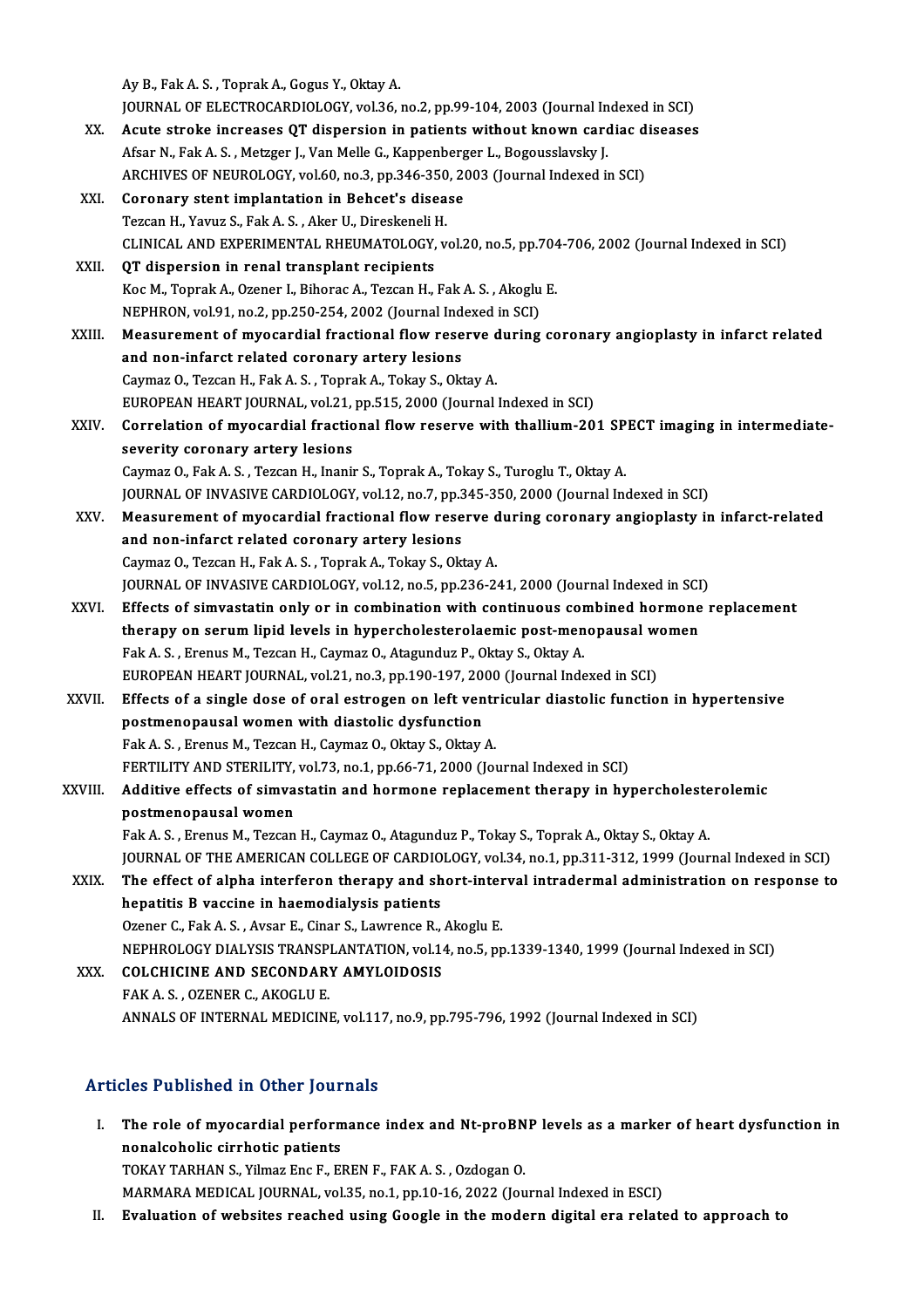cholesterol

Hayiroglu M. I., Cinier G., Keser N., Uzun M., Karagoz A., FAK A. S., Okuyan E., Altundas C., Tekkesin I. TURK KARDIYOLOJI DERNEGI ARSIVI-ARCHIVES OF THE TURKISH SOCIETY OF CARDIOLOGY, vol.48, no.6, pp.576-Hayiroglu M. I. , Cinier G., Keser N., Uz<br>TURK KARDIYOLOJI DERNEGI ARSIV<br>584, 2020 (Journal Indexed in ESCI)<br>Investigation of drug use in esse TURK KARDIYOLOJI DERNEGI ARSIVI-ARCHIVES OF THE TURKISH SOCIETY OF CARDIOLOGY, vol.48, no.<br>584, 2020 (Journal Indexed in ESCI)<br>III. Investigation of drug use in essential hypertension patients with or without cardiovascula

# 584, 2020 (Jou<br>Investigation<br>comorbidity<br>PAVPAM D. A Investigation of drug use in essential hypertension patients with or with<br>comorbidity<br>BAYRAM D., AYDIN V., SEL O. C. , FAK A. S. , AKMAN M., ALTIKARDEŞ Z. A. , AKICI A.<br>Dokuz Evlül Üniversitesi Tın Fakültesi Dergisi 2020 (

comorbidity<br>BAYRAM D., AYDIN V., SEL O. C. , FAK A. S. , AKMAN M., ALTIKARDEŞ Z. A. , AKICI A.<br>Dokuz Eylül Üniversitesi Tıp Fakültesi Dergisi, 2020 (Other Refereed National Journals) BAYRAM D., AYDIN V., SEL O. C. , FAK A. S. , AKMAN M., ALTIKARDEŞ Z. A. , AKICI A.<br>Dokuz Eylül Üniversitesi Tıp Fakültesi Dergisi, 2020 (Other Refereed National Journals)<br>IV. Yeni Bir Yaklaşımla Genç Bireylerde Kalp Sağlığ

- Dokuz Eylül Üniversitesi Tıp Fakültesi Dergisi, 2020 (Other<br>Yeni Bir Yaklaşımla Genç Bireylerde Kalp Sağlığı Tal<br>Altıkardeş Z.A. , Sarıkaya U., Bajgora M., Doğan B., Fak A. S.<br>International Journal of Advances in Engineeri Yeni Bir Yaklaşımla Genç Bireylerde Kalp Sağlığı Takibi için Web ve Mobil Uygulama Geliştiriln<br>Altıkardeş Z. A. , Sarıkaya U., Bajgora M., Doğan B., Fak A. S.<br>International Journal of Advances in Engineering and Pure Scien Altıkardeş Z. A. , Sarıkaya U., Bajgora M., Doğan B., Fak A. S.<br>International Journal of Advances in Engineering and Pure Sciences, vol.31, no.4, pp.328-335, 2019 (Other<br>Refereed National Journals)
- V. Performance evaluation of classification algorithms by excluding themost relevant attributes for Refereed National Journals)<br>Performance evaluation of classification algorithms by exclu<br>dipper non dipper pattern estimation in Type 2 DM patients<br>Altliandes 7 A. Endal H. Paba A.E. Fek A.S. Korlmer H. Performance evaluation of classification algorithms<br>dipper non dipper pattern estimation in Type 2 DM<br>Altıkardeş Z.A., Erdal H., Baba A.F., Fak A.S., Korkmaz H.<br>International Journal of Computer Information Systems on International Journal of Computer Information Systems and Industrial Management Applications, vol.8, pp.247-Altıkardeş Z.A., Erdal H., Baba A.F., Fak A.S., Korkmaz H. 256, 2016 (Refereed Journals of Other Institutions)
- VI. Association of Agt Gnb3 and Enos gene polymorphismswith cardiovascular parameters in a Turkish Association of Agt Gnb3 and Enos gene polymorphismswith cardiovascul<br>population withessential hypertension<br>MEGA TIBER P., ORUN O., KOCAKAYA O., NACAR C., CABADAK H., FAK A. S. , KAN B.<br>Eun Chn Cardial vel 20, 2014 (Referee population withessential hypertension<br>MEGA TİBER P., ORUN O., KOCAKAYA O., NACAR C., CABADAK H., FAK A.<br>Exp Clın Cardıol, vol.20, 2014 (Refereed Journals of Other Institutions) Exp Clm Cardiol, vol.20, 2014 (Refereed Journals of Other Institutions)<br>Books & Book Chapters

- ooks & Book Chapters<br>I. Acil Hipertansiyona İlk Yaklaşım<br>FAKA S Acil Hipe<br>Acil Hipe<br>FAK A. S.
	-

Acil Hipertansiyona İlk Yaklaşım<br>FAK A. S.<br>in: Acil Hastaya ilk Yaklaşım, Cemal Cingi, Editor, Sebad Yayınları, Eskişehir, pp.83-100, 2019<br>EKC Alrıl Notları

FAK A. S.<br>in: Acil Hastaya ilk<br>II. **EKG Akıl Notları**<br>FAK A. S. in: Acil Ha<br>**EKG Ak**ıl<br>FAK A. S.<br>Günes Tu

EKG Akıl Notları<br>FAK A. S.<br>Güneş Tıp Kkitabevleri, İstanbul, 2015<br>Hinertaneiyana İlk Yaklasım

## III. Hipertansiyona İlk Yaklaşım<br>FAK A. S. Güneş Tı<sub>l</sub><br>Hipertar<br>FAK A. S.<br>in: Acil H

Hipertansiyona İlk Yaklaşım<br>FAK A. S.<br>in: Acil Hastaya İlk Yaklaşım, Cemal Cingi, Editor, Sebad Yayınları, Eskişehir, pp.105-124, 2012<br>Kandiyayaakülar Sistam Muayanesi

## IV. Kardiyovasküler Sistem Muayenesi<br>FAK A. S. in: Acil Ha<br><mark>Kardiyo</mark><br>FAK A. S.<br>in: <sup>Votisk</sup>

Kardiyovasküler Sistem Muayenesi<br>FAK A. S.<br>in: Yetişkinde Fizik Muayene Temel Yöntemler, Dilek Gogas Yavuz, Çetin Özener, Editor, Marmara Üniversitesi,<br>İstanbul, pp.23.23.2011 FAK A. S.<br>in: Yetişkinde Fizik Muaye<br>İstanbul, pp.23-33, 2011<br>asil bastava yaklasım

# İstanbul, pp.23-33, 2011<br>V. acil hastaya yaklaşım

İstanbul, pp.23-33, 2011<br>acil hastaya yaklaşım<br>ÇETİNER M., CEYHAN B., FAK A. S. , KOÇ M., ARIKAN İ. H. , DEYNELİ O., YAVUZ D.<br>250 basım 2000. acil hastaya yal<br>ÇETİNER M., CEY<br>ege basım, 2009<br>Senken CETINER<br>ege basır<br>VI. Senkop ege basın<br><mark>Senkop</mark><br>FAK A. S.<br>in: Acil H

Senkop<br>FAK A. S.<br>in: Acil Hastaya Yaklaşım, Dilek Gogas Yavuz, Lütfiye Mülazımoğlu, Editor, Marmara Üniversitesi, İstanbul, pp.225-FAK A. S.<br>in: Acil Has<br>228, 2009<br>Kardiyanı 228, 2009

## VII. Kardiyopulmoner Resüsitasyon<br>FAK A.S.

Kardiyopulmoner Resüsitasyon<br>FAK A. S.<br>in: Acil Hastaya Yaklaşım, Dilek Gogas Yavuz, Lütfiye Mülazımoğlu, Editor, Marmara Üniversitesi, İstanbul, pp.220-FAK A. S.<br>in: Acil Has<br>224, 2009<br>Hinartana

## 224, 2009<br>VIII. Hipertansif Atak

FAKA.S.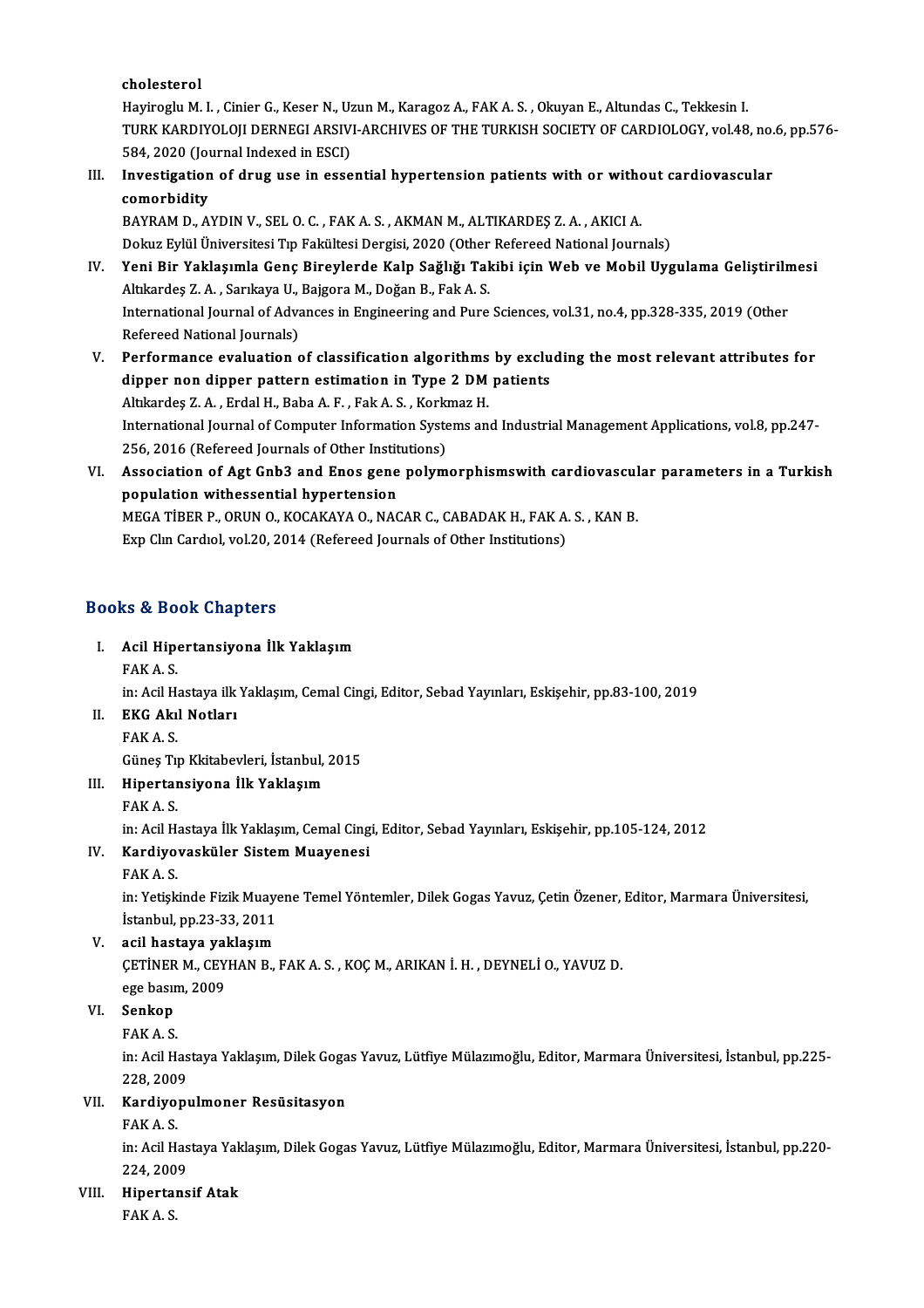in: Acil Hastaya Yaklaşım, Dilek Gogas Yavuz, Lütfiye Mülazımoğlu, Editor, Marmara Üniversitesi, İstanbul, pp.208-<br>210, 2009 in: Acil Has<br>210, 2009

# 210,2009<br>Refereed Congress / Symposium Publications in Proceedings efereed Congress / Symposium Publication:<br>I. Kardiyolojide Akıllı Cihazlar ve Uzaktan Takip

- I. Kardiyolojide Akıllı Cihazlar ve Uzaktan Takip<br>Fak A.S.
	-
- Kardiyolojide Akıllı Cihazlar ve Uzaktan Takip<br>Fak A. S.<br>19. Ulusal Aile Hekimliği Kongresi, İstanbul, Turkey, 29 October 01 November 2020, vol.1, pp.36-37<br>Innovative technologies for atrial fibrilletion detection: what
- Fak A. S.<br>19. Ulusal Aile Hekimliği Kongresi, İstanbul, Turkey, 29 October 01 November 2020, vol.1, pp.36-37<br>11. Innovative technologies for atrial fibrillation detection: what is the role of artificial intelligence?<br> 19. Ulusa<br>Innovat<br>Fak A. S.<br>MEDICP Innovative technologies for atrial fibrillation detection: what is the role of arti<br>Fak A. S.<br>MEDICRES 2020 GOOD CARDIOLOGY RESEARCH, İstanbul, Turkey, 24 - 31 October 2020<br>Predistors of serious adverse events in < 65 year

Fak A. S.<br>MEDICRES 2020 GOOD CARDIOLOGY RESEARCH, İstanbul, Turkey, 24 - 31 October 2020<br>III. Predictors of serious adverse events in < 65-year-aged hypertensive women: A sub-analysis of the<br>SPRINT MEDICRE<br>Predicto<br>SPRINT<br>Ardin V Predictors of serious adverse events in < 65<br>SPRINT<br>Aydin V., AKICI A., Sakarya S., AKMAN M., FAK A. S.<br>Annual Mesting of the British Bharmagelogical Sec

SPRINT<br>Aydin V., AKICI A., Sakarya S., AKMAN M., FAK A. S.<br>Annual Meeting of the British-Pharmacological-Society, Edinburgh, Saint Helena, 15 - 17 December 2019, vol.86, Aydin V.,<br>Annual M<br>pp.1180<br>Prediste Annual Meeting of the British-Pharmacological-Society, Edinburgh, Saint Helena, 15 - 17 December 2019, vol.8<br>pp.1180<br>IV. Predictors of serious adverse events in 65-year aged hypertensive women: a sub-analysis of the<br>spp.NT

pp.1180<br><mark>Predicto</mark><br>SPRINT.<br><sup>Ardm V</sup> Predictors of serious adverse events in 65-ye:<br>SPRINT.<br>Aydın V., AKICI A., SAKARYA S., AKMAN M., FAK A. S.<br>PPS Pharmasology 15 17 December 2019 15 - 17 F

SPRINT.<br>Aydın V., AKICI A., SAKARYA S., AKMAN M., FAK A. S.<br>BPS Pharmacology, 15-17 December 2019, 15 - 17 December 2019

- Aydın V., AKICI A., SAKARYA S., AKMAN M., FAK A. S.<br>BPS Pharmacology, 15-17 December 2019, 15 17 December 2019<br>V. Diş çürüğü tanılı reçetelere birinci basamakta yazılan ilaçların incelenmesi. . Aydın V., AKICI A., SAKARYA S., AKMAN M., FAK A. S.<br>Uluslararası, 21. Ulusal Halk Sağlığı Kongresi, 2019, 26 - 30 November 2019 Diş çürüğü tanılı reçetelere birinci basamakta yazılan ilaçların incel<br>Aydın V., AKICI A., SAKARYA S., AKMAN M., FAK A. S.<br>Uluslararası, 21. Ulusal Halk Sağlığı Kongresi, 2019, 26 - 30 November 2019<br>Evamination of sanaris
- Aydın V., AKICI A., SAKARYA S., AKMAN M., FAK A. S.<br>Uluslararası, 21. Ulusal Halk Sağlığı Kongresi, 2019, 26 30 November 2019<br>VI. Bxamination of generic drug prescribing in primary health care institutions in Turkey.<br>Ayd Aydın V., AKICI A., SAKARYA S., AKMAN M., FAK A. S.<br>12th Annual NorPEN Meeting 2019, 14 - 15 November 2019 Examination of generic drug prescribing in primary head<br>Aydın V., AKICI A., SAKARYA S., AKMAN M., FAK A. S.<br>12th Annual NorPEN Meeting 2019, 14 - 15 November 2019<br>Seğlik disi alanlardaki üniversite öğrensilerinin kardı:
- Aydın V., AKICI A., SAKARYA S., AKMAN M., FAK A. S.<br>12th Annual NorPEN Meeting 2019, 14 15 November 2019<br>VII. Sağlık dışı alanlardaki üniversite öğrencilerinin kardiyovasküler risk bilgi düzeylerinin beslenme<br>tutumla 12th Annual NorPEN<br>Sağlık dışı alanlarda<br>tutumlarıyla ilişkisi.<br>Aydın V. AKMAN M. A tutumlarıyla ilişkisi.<br>Aydın V., AKMAN M., AKICI A., ALTIKARDEŞ Z. A. , FAK A. S.<br>13. Aile Hekimliği Güz Okulu 16-20 Ekim 2019, Turkey, 16 - 20 October 2019<br>Orta yaslı binertaneif kadınlarda kardiyevesküler alayların pradi

tutumlarıyla ilişkisi.<br>Aydın V., AKMAN M., AKICI A., ALTIKARDEŞ Z. A. , FAK A. S.

- VIII. Orta yaşlı hipertansif kadınlarda kardiyovasküler olayların prediktif faktörlerinin incelenmesi:<br>SPRINT çalışmasındaki 65 yaş kadınlara ait bir alt analiz. 13. Aile Hekimliği Güz Okulu 16-20 Ekim 2019, Turkey, 16 - 20 Ochta yaşlı hipertansif kadınlarda kardiyovasküler olaylar<br>SPRINT çalışmasındaki 65 yaş kadınlara ait bir alt analiz.<br>Ardın V. AKMAN M. AKIÇLA, ALTIKAPDES 7. A. AydınV.,AKMANM.,AKICIA.,ALTIKARDEŞ Z.A. ,FAKA.S. 13. Aile Hekimliği Güz Okulu 16-20 Ekim 2019, Turkey, 16 - 20 October 2019 Aydın V., AKMAN M., AKICI A., ALTIKARDEŞ Z. A. , FAK A. S.<br>13. Aile Hekimliği Güz Okulu 16-20 Ekim 2019, Turkey, 16 - 20 October 2019<br>IX. Sağlık Dışı Alanlardaki Üniversite Öğrencilerinin Kardiyovasküler Risk Bilgi Düz
	- 13. Aile Hekimliği Güz (<br>Sağlık Dışı Alanlarda<br>Tutumlarıyla İlişkisi<br>AYDIN V. AKMAN M. A Sağlık Dışı Alanlardaki Üniversite Öğrencilerinin Kar<br>Tutumlarıyla İlişkisi<br>AYDIN V., AKMAN M., AKICI A., ALTIKARDEŞ Z. A. , FAK A. S.<br>12. Aile Hekimliği Cüz Okulu Turkey, 16., 20 October 2019

Tutumlarıyla İlişkisi<br>AYDIN V., AKMAN M., AKICI A., ALTIKARDEŞ Z. A. , FAK A. S.<br>13. Aile Hekimliği Güz Okulu, Turkey, 16 - 20 October 2019<br>Dijital Uygulamalar Kardiyalaida Tanı ve Tadayiye N

- AYDIN V., AKMAN M., AKICI A., ALTIKARDEŞ Z. A. , FAK A. S.<br>13. Aile Hekimliği Güz Okulu, Turkey, 16 20 October 2019<br>X. Dijital Uygulamalar Kardiyolojde Tanı ve Tedaviye Ne getiriyor ?<br>FAK A S 13. Aile H<br>**Dijital U**<br>FAK A. S.<br>25. Uhak Dijital Uygulamalar Kardiyolojde Tanı ve Tedaviy<br>FAK A. S.<br>35. Uluslararası Kardiyoloji Kongresi, 03 October 2019<br>The evaluation of the websites reashed via seosl
	-
- FAK A. S.<br>35. Uluslararası Kardiyoloji Kongresi, 03 October 2019<br>XI. The evaluation of the websites reached via google for cholesterol management in modern-day<br>digitalized are 35. Uluslararası l<br>The evaluation<br>digitalized era The evaluation of the websites reached via google<br>digitalized era<br>FAK A. S., KESER N., UZUN M., OKUYAN E., TEKKEŞİN A. İ.<br>25 Huslararea Kardivaleji Kangresi 2, 06 Ostaber 2016 digitalized era<br>195. Kardin M., UZUN M., OKUYAN E., TEKKEŞİN A. İ.<br>15. Uluslararası Kardiyoloji Kongresi, 3 - 06 October 2019

- FAK A. S. , KESER N., UZUN M., OKUYAN E., TEKKEŞİN A. İ.<br>35. Uluslararası Kardiyoloji Kongresi, 3 06 October 2019<br>XII. Investigation of antithrombotic drug utilization in patients with atrial fibrillation<br>SEL O. G. AVDIN 35. Uluslararası Kardiyoloji Kongresi, 3 - 06 October 2019<br>Investigation of antithrombotic drug utilization in patients with<br>SEL O. C. , AYDIN V., FAK A. S. , BAYRAM D., ALTIKARDEŞ Z. A. , AKICI A.<br>25. Uluslararası Katılım SEL O. C. , AYDIN V., FAK A. S. , BAYRAM D., ALTIKARDEŞ Z. A. , AKICI A.<br>35. Uluslararası Katılımlı Türk Kardiyoloji Kongresi, Antalya, Turkey, 3 - 06 October 2019 SEL O. C., AYDIN V., FAK A. S., BAYRAM D., ALTIKARDEŞ Z. A., AKIC<br>35. Uluslararası Katılımlı Türk Kardiyoloji Kongresi, Antalya, Turkey<br>XIII. Cardiovascular risk factors among undergraduate students
- 35. Uluslararası Katılımlı Türk Kardiyoloji Kongresi, Antalya, Turkey, 3<br><mark>Cardiovascular risk factors among undergraduate students</mark><br>AYDIN V., AKMAN M., AKICI A., YAVUZ D., ALTIKARDEŞ Z. A. , FAK A. S.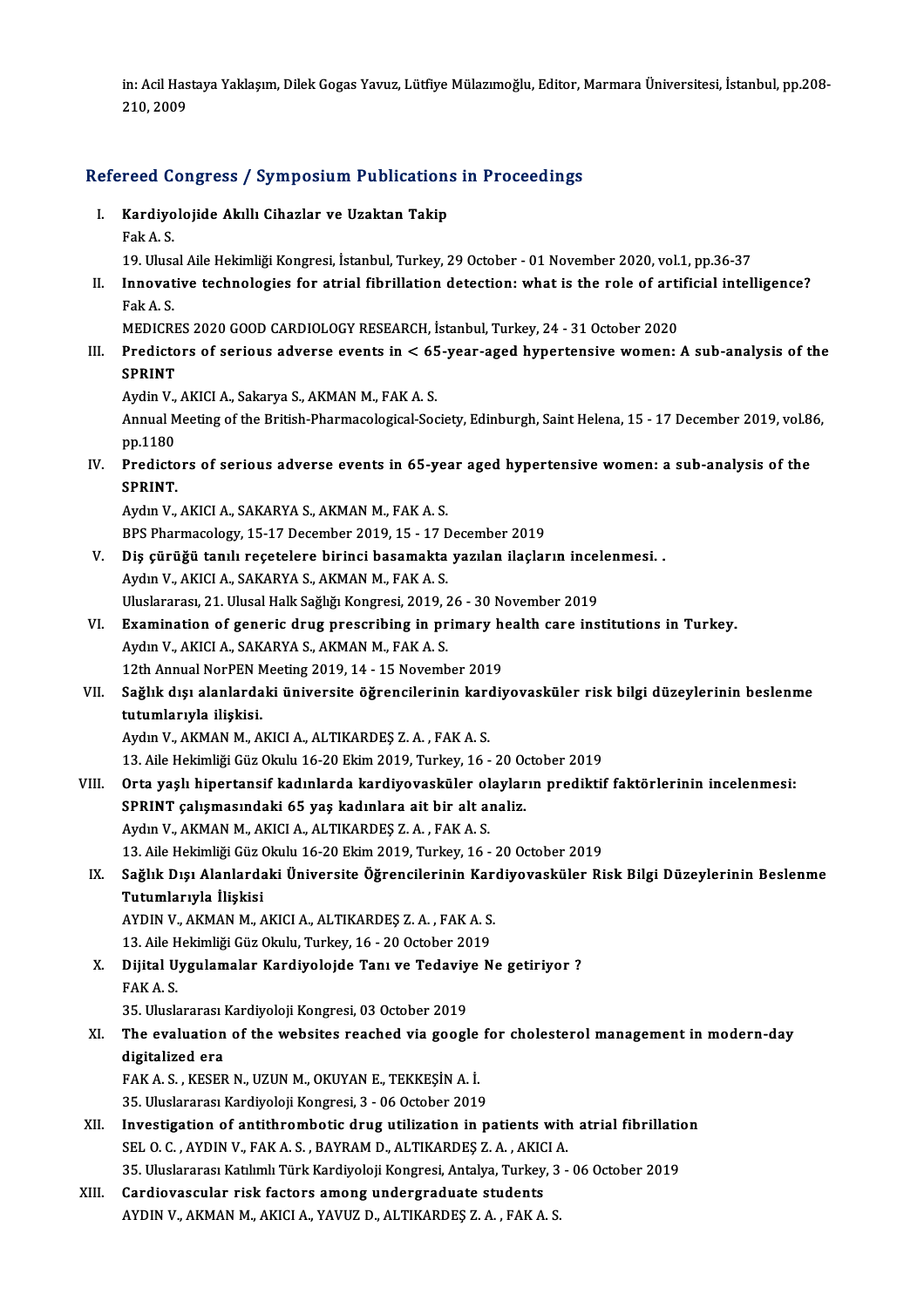|        | 24th WONCA Europe Conference, Bratislava, Slovakia, 26 - 29 June 2019                                         |
|--------|---------------------------------------------------------------------------------------------------------------|
| XIV.   | Investigation of drug utilization in patients with dyslipidemia                                               |
|        | Bayram D., SEL O. C., Aydin V., FAK A. S., Altikardes A., AKICI A.                                            |
|        | 14th Congress of the European-Association-for-Clinical-Pharmacology-and-Therapeutics (EACPT), Stockholm,      |
|        | Sweden, 29 June - 02 July 2019, vol.75                                                                        |
| XV.    | Geleceğin Tıp Eğitimi                                                                                         |
|        | FAK A S                                                                                                       |
|        | Türk Kardiyoloji Derneği Kardiyobahar Kardiyoloji Güncellemesi, Turkey, 07 March 2019                         |
| XVI.   | KARDİYOLOJİYE YENİDEN BAKIŞ                                                                                   |
|        | HAYIROĞLU M. İ., KALKAN M. E., FAK A. S., YEŞİLDAĞ O.                                                         |
|        | TKD-SBÜ KARDİYOLOJİ KIŞ GÜNLERİ GÜNCELLEME TOPLANTISI, Turkey, 22 - 23 February 2019                          |
| XVII.  | Kardiyolojiye Yeniden Bakış                                                                                   |
|        | TEKKEŞİN A. İ., FAK A. S., YEŞİLDAĞ O., KALKAN M. E., ÖZGÜL S., TUNCER M.                                     |
|        | Türk Kardiyoloji derneği Kardiyoloji Kış Günleri Güncelleme Toplantısı, Turkey, 22 - 23 February 2019         |
| XVIII. | Aspirin ve Primer Korunma                                                                                     |
|        | FAKA <sub>S</sub>                                                                                             |
|        | 7. İç Hastalıkları Mezuniyet Sonrası Eğitim Kursu, Turkey, 11 - 12 January 2019                               |
| XIX.   | Kronik iskemik kalp hastalığı bulunan hastaların ilaç kullanımının incelenmesi                                |
|        | Bayram D., Sel O. C., Aydın V., Fak A. S., Altıkardeş Z. A., Akman M., Akıcı A.                               |
|        | 13. Aile Hekimliği Araştırma Günleri, Zonguldak, Turkey, 15 - 17 November 2018                                |
| XX.    | Hipertansif hastalarda beta-blokerler ve RAS blokerlerinin kullanım oranlarının farklı yaş                    |
|        | gruplarında incelenmesi                                                                                       |
|        | Sel O. C., Bayram D., Aydın V., Şahin İ., Altıkardeş Z. A., Akman M., Akıcı A., Fak A. S.                     |
|        | 13. Aile Hekimliği Araştırma Günleri, Zonguldak, Turkey, 15 - 17 November 2018                                |
| XXI.   | Esansiyel hipertansiyon tanılı hastaların ilaç kullanımının incelenmesi                                       |
|        | AKICI A., Bayram D., AKMAN M., FAK A. S., Aydın V., ALTIKARDEŞ Z. A., SEL O. C., Şahin İ.                     |
|        | Ulusal Marmara Eczacılık Kongresi, Turkey, 14 - 16 November 2018                                              |
| XXII.  | Esansiyel hipertansiyon tanılı hastaların ilaç kullanımının incelenmesi                                       |
|        | Bayram D., Sel O. C., Aydın V., Şahin I., Altıkardeş Z. A., Akman M., Akıcı A., Fak A. S.                     |
|        | 2. ulusal marmara Eczacılık Kongresi, İstanbul, Turkey, 14 - 16 November 2018                                 |
| XXIII. | A Novel Method for Dipper/non-Dipper Pattern Prediction in Hypertension and non-Diabetic                      |
|        | Patients                                                                                                      |
|        | ALTIKARDEŞ Z. A., Kayıklı A., KORKMAZ H., ERDAL H., BABA A. F., FAK A. S.                                     |
|        | The 7th International Conference on Biomedical Engineering and Biotechnology, Nanjing, China, 22 - 25 October |
|        | 2018                                                                                                          |
| XXIV.  | Effects of a short-term rational pharmacotherapy course on the knowledge of primary care                      |
|        | physicians                                                                                                    |
|        | AKICI A., AKMAN M., Aydın V., Aksoy M., FAK A. S.                                                             |
|        | WONCA Europe Conference, 24 - 27 May 2018                                                                     |
| XXV    | Hipertansif Hastalarda Beta-Blokerler ve RAS Blokerlerinin Kullanım Oranlarının Farklı                        |
|        | YaşGruplarında İncelenmesi                                                                                    |
|        | SEL O. C., BAYRAM D., AYDIN V., ŞAHİN İ., ALTIKARDEŞ Z. A., AKMAN M., AKICI A., FAK A. S.                     |
|        | 13. Aile Hekimliği Araştırma Günleri, Zonguldak, Turkey, 15 - 07 November 2018                                |
| XXVI.  | Yenilikçi Bir Yaklaşım ile Marmara Üniversitesi Personeli Kalp Riski Taraması                                 |
|        | ALTIKARDEŞ Z. A. , DEYNELİ O., KÜÇÜKGÜZEL Ş. G. , AKICI A., AKMAN M., ARIKAN İ. H. , FAK A. S.                |
|        | 3. Uluslararası İlaç ve Eczacılık Kongresi IVEK 2017, İstanbul, Turkey, 26 - 29 April 2017                    |
| XXVII. | Performance evaluation of classification algorithms by excluding the most relevant attributes for             |
|        | dipper/non-dipper pattern estimation in Type-2 DM patients                                                    |
|        | ALTIKARDEŞ Z. A., ERDAL H., BABA A. F., FAK A. S., Kokmaz H.                                                  |
|        | 15th International Conference on Intelligent Systems Design and Applications (ISDA), Marrakush, Morocco, 14   |
|        | December 2015, pp.665-672                                                                                     |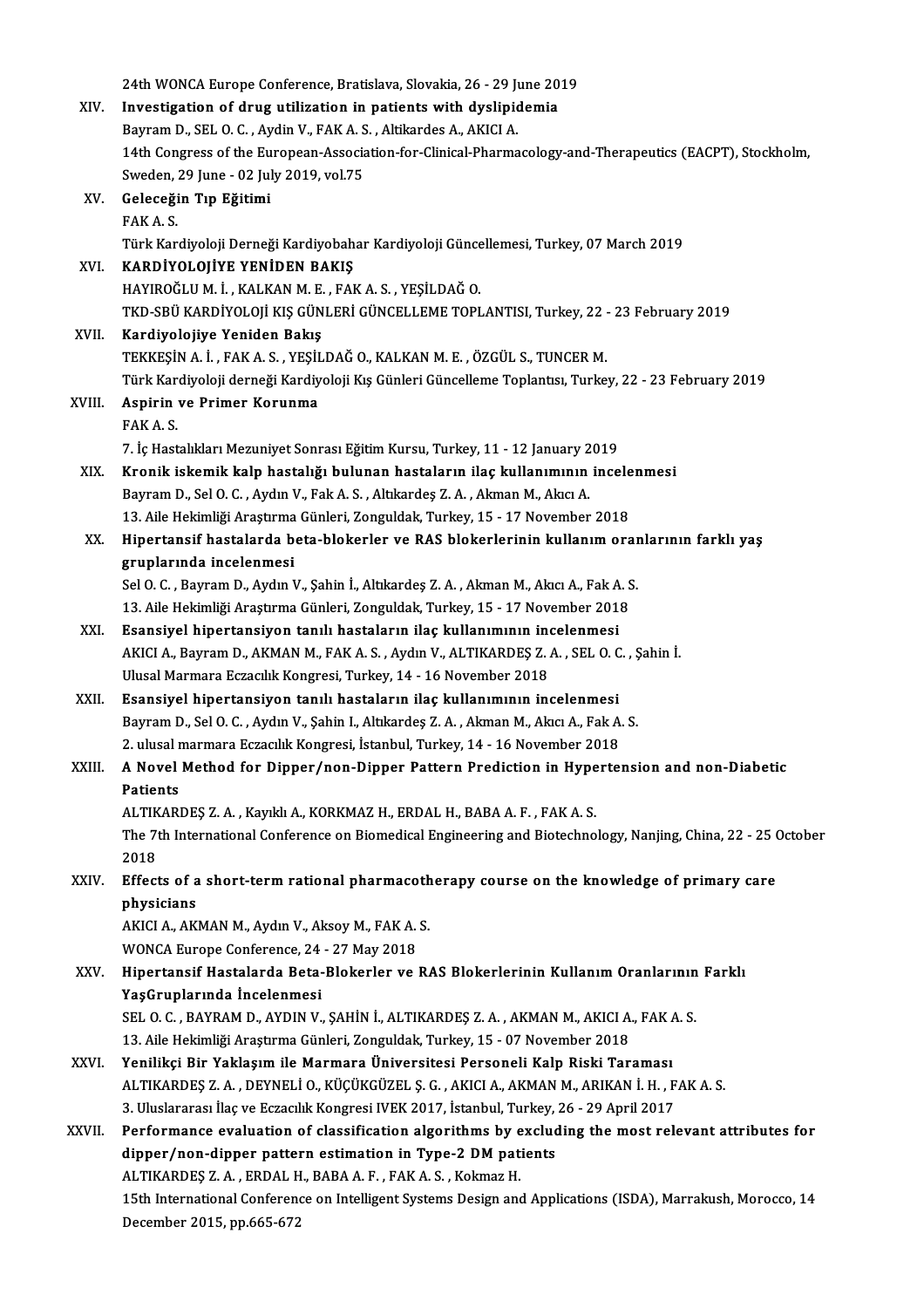| <b>XXVIII</b> | Controversial issues in the Management of Arrythmias in Acute Coronary Syndrome<br>FAK A S                                                                                                                                                                                                      |
|---------------|-------------------------------------------------------------------------------------------------------------------------------------------------------------------------------------------------------------------------------------------------------------------------------------------------|
|               | Venice Arrhythmias 2015, Italy, 15 - 17 October 2015                                                                                                                                                                                                                                            |
| XXIX.         | A Study to Classify Non-Dipper/Dipper Blood Pressure Pattern of Type 2 Diabetes Mellitus Patients                                                                                                                                                                                               |
|               | without Holter Device                                                                                                                                                                                                                                                                           |
|               | ALTIKARDEȘ Z. A., ERDAL H., BABA A. F., Tezcan H., FAK A. S., KORKMAZ H.                                                                                                                                                                                                                        |
|               | World Congress on Computer Applications and Information Systems (WCCAIS), Hammamet, Tunisia, 17 - 19<br>January 2014                                                                                                                                                                            |
| XXX.          | Esansiyel Hipertansiyonlu Bireylerde eNOS ve AGT Polimorfizm Sıklığının Belirlenmesi<br>MEGA TIBER P., ORUN O., NACAR C., CABADAK H., FAK A. S., KAN B.                                                                                                                                         |
|               | 25. Ulusal Biyofizik Kongresi, Trabzon, Turkey, 24 - 27 September 2013                                                                                                                                                                                                                          |
| <b>XXXI</b>   | ABPM Ölçümü Olmaksızın Karar Ağaçları Algoritması ile Non Dipper Dipper Öngörüsü<br>ALTIKARDES Z.A., ERDAL H., BABA A.F., FAK A.S.                                                                                                                                                              |
|               | IX. Ulusal Tıp Bilişimi Kongresi, Antalya, Turkey, 15 - 17 November 2012                                                                                                                                                                                                                        |
| XXXII.        | A Machine Learning Algorithm to Predict Non Dipper Blood Pressure Pattern Without the Use of 24<br><b>Hour Blood Pressure Monitoring</b>                                                                                                                                                        |
|               | ALTIKARDEŞ Z. A., ERDAL H., BABA A. F., BİLGİN D., ONAT F., TOKAY S., DEYNELİ O., HAKAN T., FAK A. S., ÖZENER<br>iç.                                                                                                                                                                            |
|               | 8th Mediterranean Meeting on Hypertension and Atherosclerosis International Congress, Muğla, Turkey, 6 - 10<br>April 2011                                                                                                                                                                       |
| XXXIII.       | Dopamin D1 Reseptör Gen Polimorfizminin Esansiyel Hipertansiyon ile İlişkisinin Belirlenmesi                                                                                                                                                                                                    |
|               | NACAR C., ORUN O., CABADAK H., DOĞAN Y., FAK A. S., GÜNEYSEL Ö., KAN B.                                                                                                                                                                                                                         |
|               | 20. Ulusal Biyoloji Kongresi, Denizli, Turkey, 21 - 25 June 2010                                                                                                                                                                                                                                |
| <b>XXXIV</b>  | Kalıcı kalp pili olan hastalarda pacing modunun endotel fonksiyonu üzerine olan etkisi                                                                                                                                                                                                          |
|               | ÖZBEN SADIÇ B., TANRIKULU M. A., PAPİLA N., TOPRAK A., BAYKAN O., ÇİNÇİN A. A., KEFELİ U., SÜMERKAN M.,<br>FAK A S , OKTAY A                                                                                                                                                                    |
|               | XXIII. Ulusal Kardiyoloji Kongresi, Antalya, Turkey, 19 - 23 October 2007, vol.35, pp.101                                                                                                                                                                                                       |
| <b>XXXV</b>   | Evre 1 hipertansiyonu olan hastalarda perindopril tedavisinin p dalga dispersiyonu üzerine etkisi<br>ÖZBEN SADIÇ B., SÜMERKAN M., HÜNÜK B., TANRIKULU M. A., ÇİNÇİN A. A., PAPİLA N., BAYKAN O., FAK A. S.<br>XXIII. Ulusal Kardiyoloji Kongresi, Antalya, Turkey, 19 - 23 October 2007, vol.35 |
| <b>XXXVI</b>  | Kronik hemodiyaliz hastalarında hemodiyaliz seansının p dalga dispersiyonu üzerine etkisi                                                                                                                                                                                                       |
|               | ÖZBEN SADIÇ B., SÜMERKAN M., KEFELİ U., TOPRAK A., KOÇ M., PAPİLA N., BAYKAN O., TANRIKULU M. A. , ÇİNÇİN<br>A A , FAK A S , et al.                                                                                                                                                             |
|               | XXIII. Ulusal Kardiyoloji Kongresi, Antalya, Turkey, 19 - 23 October 2007, vol.35, pp.99                                                                                                                                                                                                        |
| XXXVII.       | The effect of hemodialysis session on p wave dispersion in patients with chronic hemodialysis<br>ÖZBEN SADIÇ B., SÜMERKAN M., KEFELİ U., FAK A. S., TOPRAK A., KOÇ M., PAPILA N., TANRIKULU M. A., BAYKAN                                                                                       |
|               | 0, CINCIN A.A.                                                                                                                                                                                                                                                                                  |
|               | 13th World Congess on Heart Disease, Canada, 28 - 31 July 2007, vol.5, pp.45                                                                                                                                                                                                                    |
| XXXVIII.      | The association of QT dispersion and high sensitivty C reactive protein levels in hemodialysis                                                                                                                                                                                                  |
|               | patients<br>OKTAY A., FAK A. S., ÇİNÇİN A. A., TOPRAK A., KOÇ M., BAYKAN O., TANRIKULU M. A., PAPİLA N., SÜMERKAN M.,<br>ÖZBEN SADIÇ B.                                                                                                                                                         |
|               | 34th International Congress on Electrocardiology, İstanbul, Turkey, 27 - 30 June 2007, vol.40, pp.59                                                                                                                                                                                            |
| <b>XXXIX</b>  | Acute effect of pacing mode on endothelial function in patients with cardiac pacemakers                                                                                                                                                                                                         |
|               | FAK A. S., ÖZBEN SADIÇ B., TOPRAK A., TANRIKULU M. A., PAPİLA N., ÇİNÇİN A. A., SÜMERKAN M., BAYKAN O.,<br>OKTAY A.                                                                                                                                                                             |
|               | 34th International Congress on Electrocardiology, İstanbul, Turkey, 27 - 30 June 2007, vol.40, pp.73                                                                                                                                                                                            |

**Citations**